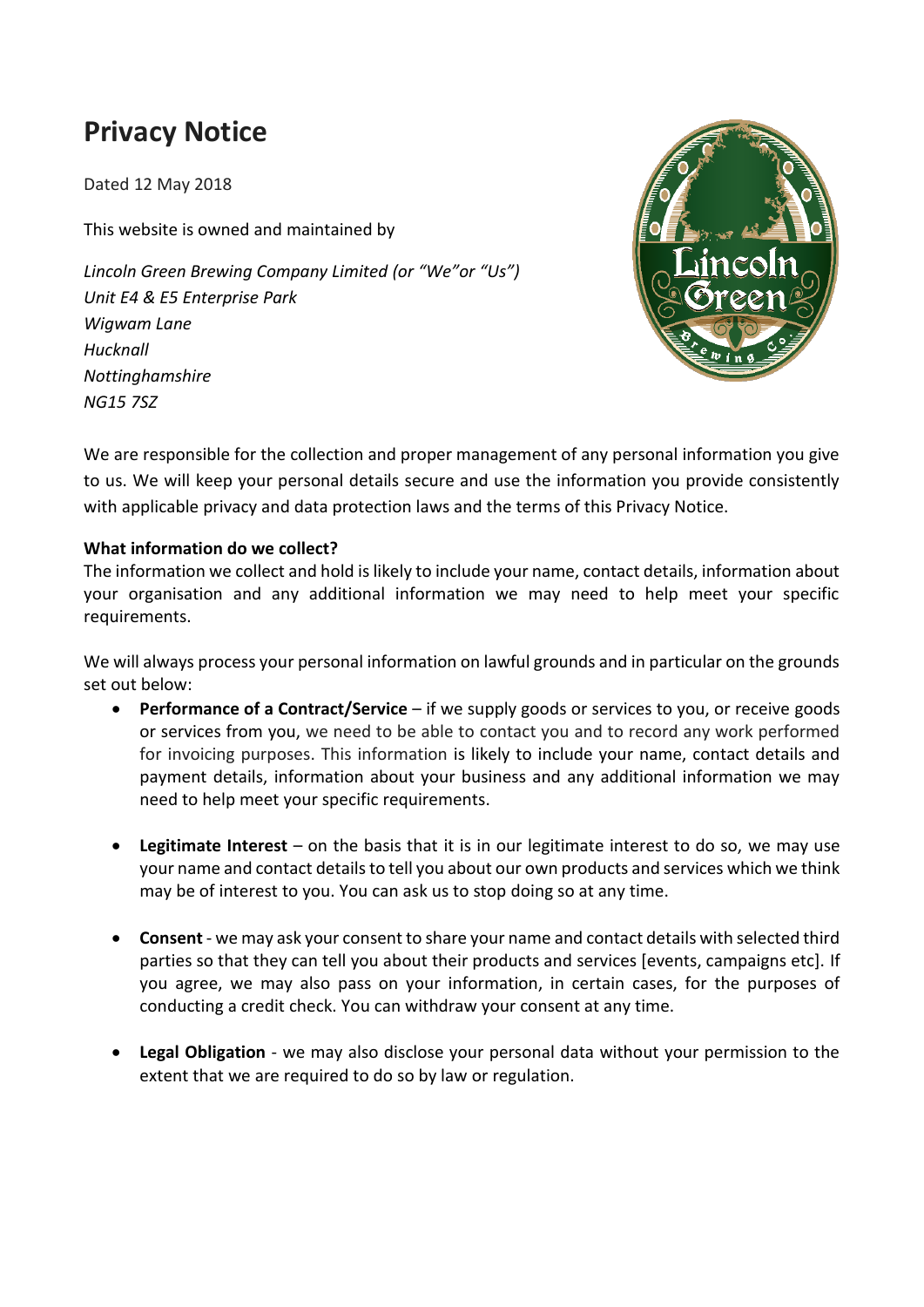#### **Updating your preferences**

If you would like to change any of your preferences relating to the way in which we may use your information for direct marketing, then please send an email to contact@lincolngreenbrewing.co.uk or call us on 0115 963 4233.

### **How long will we hold your information for?**

We have a system of retention periods in place to ensure that your information is only stored whilst it is required for the relevant purposes or to meet legal requirements. Where your information is no longer required, we will ensure it is disposed of or deleted in a secure manner.

#### **Your rights – you have the right to ask us at any time:**

- to confirm whether we hold any of your personal data;
- to send you a copy of any personal data that we hold about you;
- to correct any inaccuracies in your personal data and to add relevant details where the personal data we hold is incomplete;
- to delete (to the extent possible) any of your personal data, where we are required by law to do so;
- to stop processing your personal data, where we are required by law to do so;
- to let you have a portable copy of the personal data we hold about you, where we are required by law to do so;
- to stop processing any of your personal data that we process on the basis of our legitimate interests; and
- to stop sending you marketing material. However please note that we may continue to send you service-related (i.e. non-marketing) communications.

Where we process your personal data on the basis that you have given us your consent to do so then you may contact us at any time to withdraw your consent.

If you wish to exercise any of these rights, or if you wish to object to our use of your personal information, please write to us at the address given above, or e-mail us at [insert e-mail address].

## **Does the notice apply to linked websites?**

Our website may contain links to other websites. This privacy notice only applies to this website and to those owned by Lincoln Green Public House Company Limited so when you link to other websites you should read their own privacy policies.

#### **When do you monitor telephone calls?**

We may from time to time record telephone calls you have with members or our staff for training purposes and to improve the quality of our service.